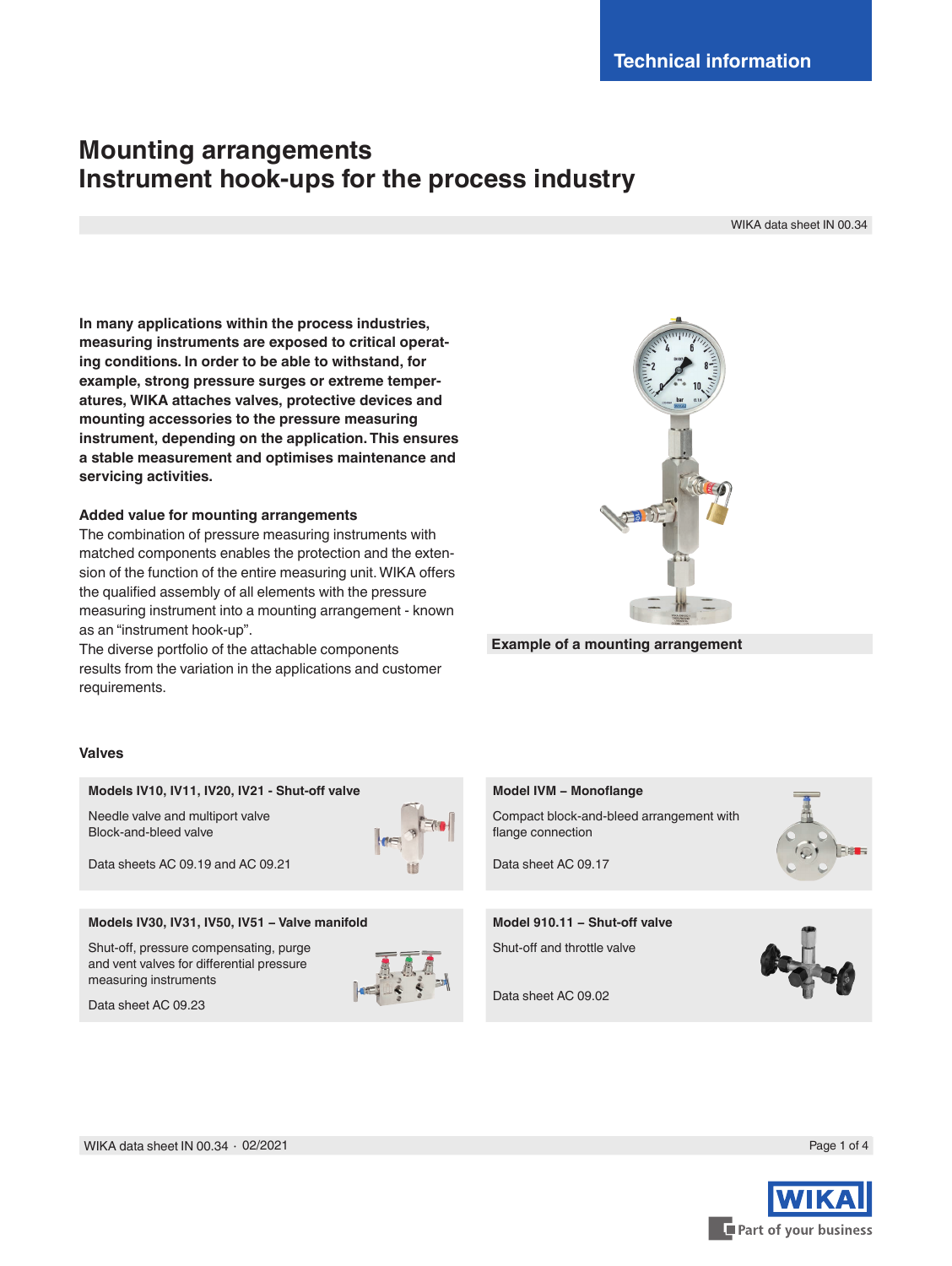## **Protective devices and adapters**

#### **Model 910.12 − Snubber**

Protection from pressure surges and pulsations in the medium



Data sheet AC 09.03

**Model 910.13 − Overpressure protector**

Adjustable protection against overpressure

Data sheet AC 09.04



#### **Model 910.14 − Connection adapter**

Adapter pieces for the mounting of valves and protective devices



Data sheet AC 09.05

**Model 910.15 − Syphon**

Protection from pulsations and overheating through the medium

Data sheet AC 09.06



WIKA mounts the desired components to process industry pressure measuring instruments. For the mounting, WIKA standards with respect to sealing and leak testing apply. If there are no alternative customer specifications, the assembly will be as described in the following table.

## **Order of attachment**

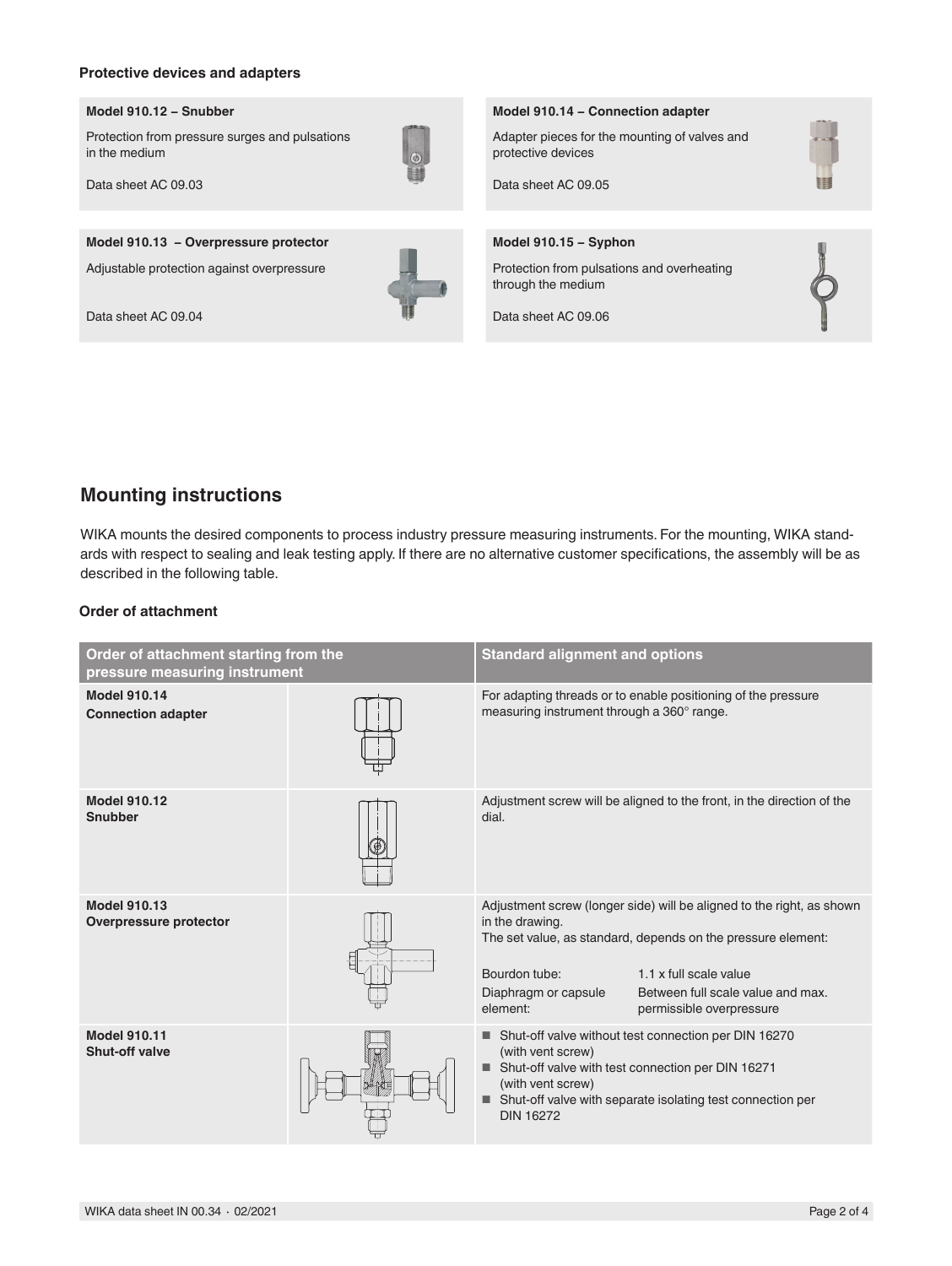| Order of attachment starting from the<br>pressure measuring instrument                                       |   | <b>Standard alignment and options</b>                                                                                                                                            |
|--------------------------------------------------------------------------------------------------------------|---|----------------------------------------------------------------------------------------------------------------------------------------------------------------------------------|
| Models IV10, IV11, IV20, IV21<br>Shut-off valve (square or flat<br>version)                                  |   | Vent connections (if available) point to the rear.<br>All T-bar handles, for safety reasons, will be supplied in fully closed<br>position.                                       |
| Models IV30, IV31, IV50, IV51<br>Valve manifold (only for<br>differential pressure measuring<br>instruments) |   | Orientation is determined by the threaded connections of both pro-<br>cess connections on the differential pressure measuring instrument.                                        |
| <b>Model 910.15</b><br>Syphon                                                                                | ₩ | U-form: Process connection points to the rear<br>Trumpet form: Upper half of the pipe loop runs forward<br>Compact form: With fixed connection thread or LH-RH adjusting<br>nut  |
| <b>Connecting flange or</b><br>model IVM monoflange                                                          |   | Flanges (if available) are the first accessory component on the pro-<br>cess side. A flange-mounting of the complete mounting arrangement<br>to the application is thus enabled. |

# **Mounting instructions**

The assembly of all components is made in compliance with the specified torques and positions. Each mounting point is sealed expertly. Depending on the connection threads and the temperature and pressure ranges, PTFE tape, stainless steel sealings and other sealing rings are used (for details, see WIKA model 910.17).

#### **Parallel connection threads**

The sealing face  $\mathbb O$  is sealed with flat gasket, lens-type sealing ring or WIKA profile sealing, usually metallic. High-temperature resistant ceramic paste is normally used for thread lubrication. The sealing point is located before or after the thread.

#### **Tapered connection threads**

The thread is wrapped with sealing material (e.g. PTFE tape). The sealing point is located in the thread.





e.g. G ¼ per DIN 3852-E



For instrument hook-ups of oxygen applications, only tested sealants and lubricants can be used. For hazardous areas, either conductive sealants and lubricants are used or the mounting arrangement offers additional possibilities for equipotential bonding (e.g. welding points or fuse plates).

# **Leak test**

In line with EN 12266-1:2003, each sealing point will be 100 % tested with leak detection spray under standard test pressure. At leaking points, after the application of the leak detection spray, bubbles become visible. The bubble detection method can detect leakage rates of approx. 1·10-3 mbar l/s.

For critical applications, further tests are carried out, depending on the complexity of the instrument hook-up. Besides the bubble detection method with leak detection spray, WIKA also uses the pressure drop method or leakage rate determination with helium. In accordance with the EN 1779 (test gas method B4 and B6) leak testing standard, leakage rates of better than  $1 \cdot 10^{-6}$  mbar  $\cdot$  I/s can be detectable with helium.

# **Further information**

Further information on the selection, installation and operation of pressure gauges are described in Technical Information IN 00.05.